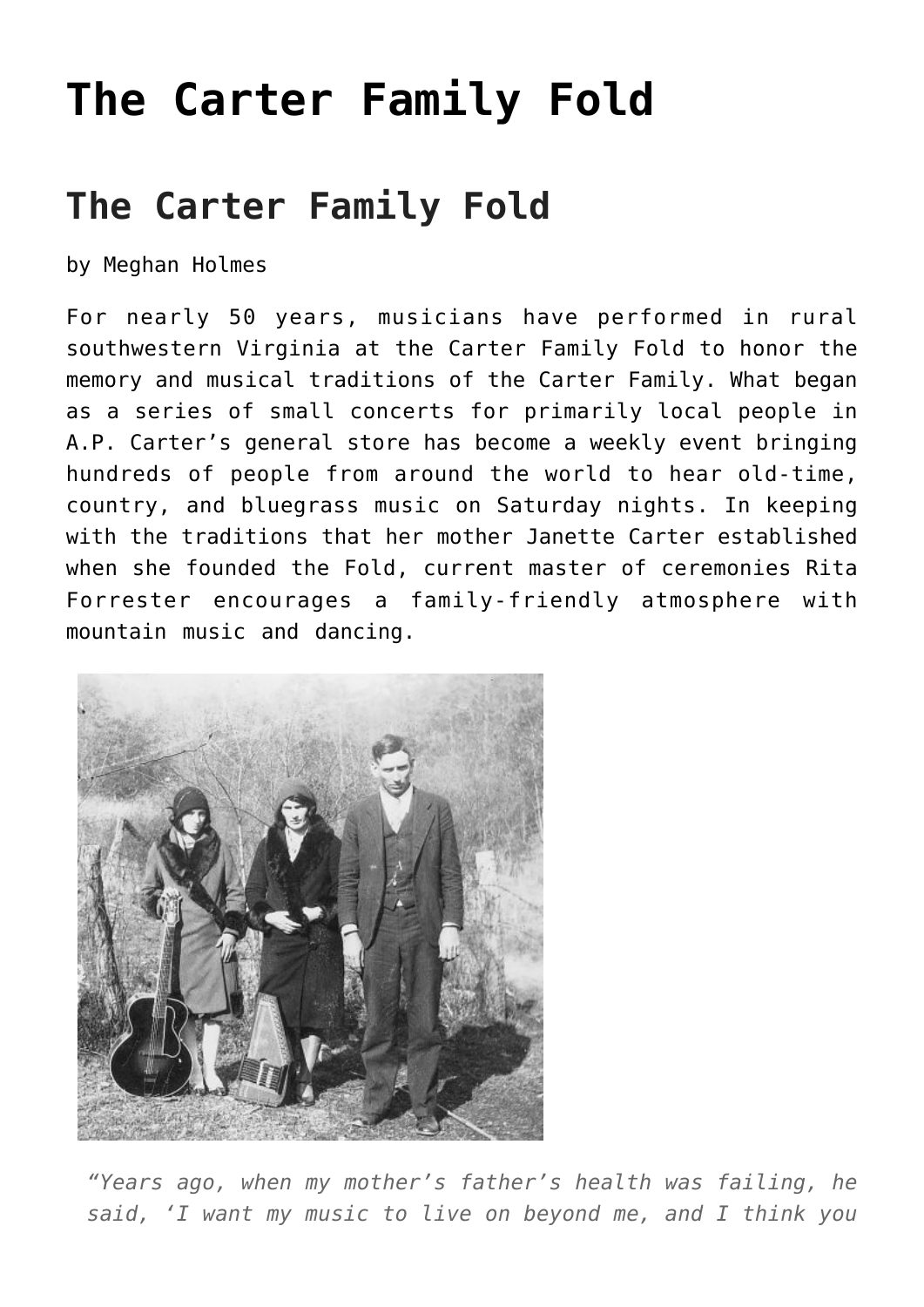*might be the child that can do that for me. She said, 'Well, I don't know how easy that will be; I've got three kids.' And he said, 'I had three, and I did it, so you can, too.' Well, she waited until my younger brother graduated high school, and then in '74, she started doing shows in a little store my grandad built in the 40s or 50s," said Rita Forrester.*

The Carter Fold grew through word of mouth for the first two years, with concert attendees eventually spilling out of the general store and onto the surrounding land. Janette enlisted her brother's help, and in 1976 they built a building specifically for shows. In 1978, Janette met Howard Klein, music critic, pianist, and Director of Arts of the Rockefeller Foundation. He became one of their biggest supporters and assisted the family in establishing the Carter Family Memorial Music Center, a non-profit organization dedicated to preserving old-time, traditional country and mountain music. The family applied for grants, and they turned A.P.'s general store into the museum.



Jimmie Rodgers and The Carters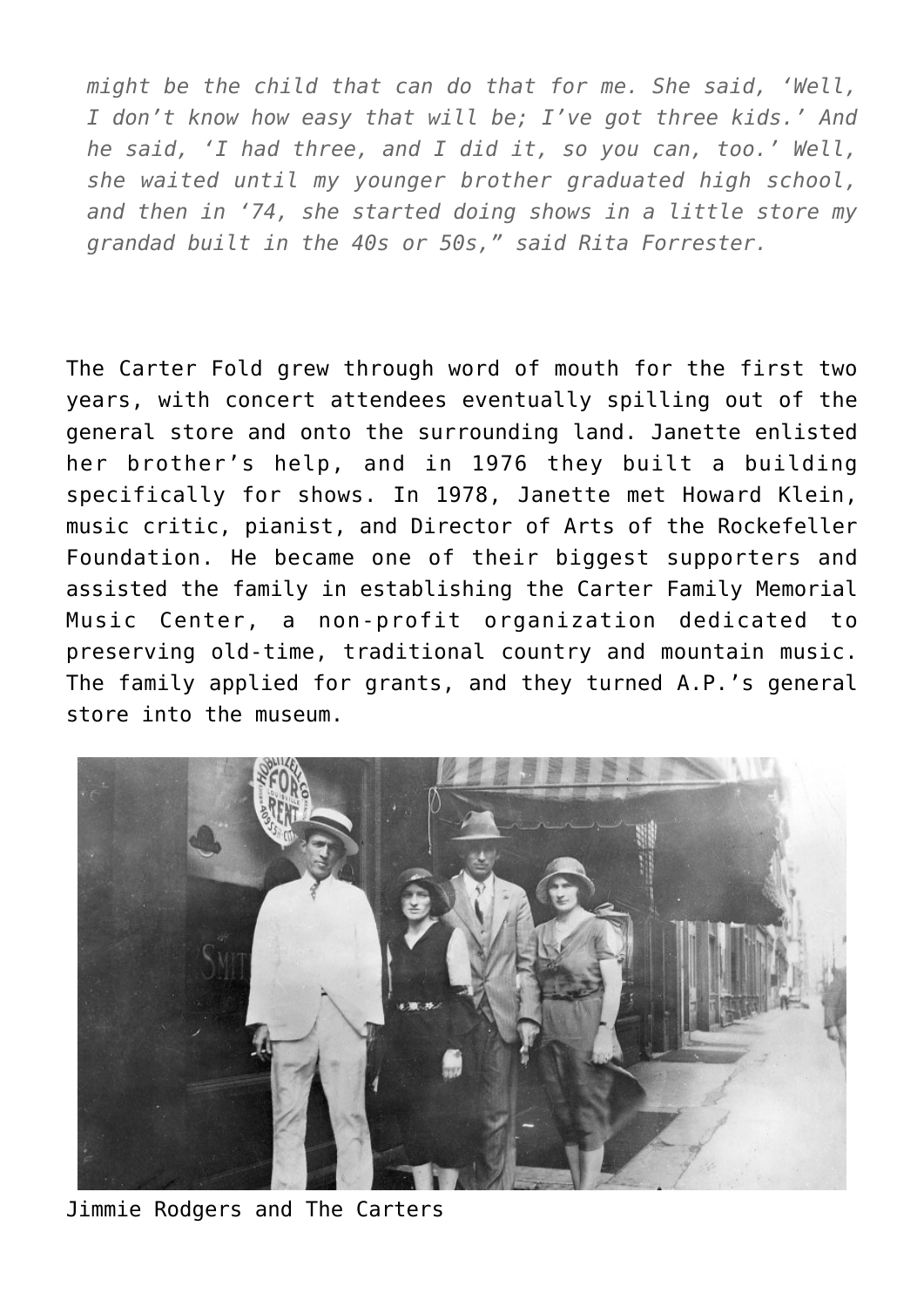*"He helped mom get started in the new building," Rita said. "I think he started somewhere between 40 and 60 arts organizations during his life. Even when he was in an assisted living facility with cancer about to pass away, he was still texting me and advising me on what we needed to do."* 

Performances at the Fold are almost exclusively acoustic, keeping with the traditions the Carter family helped make famous with their RCA Victor recording sessions in the 1920s and 30s. "We want it to be like the music as my grandparents played it – the mountain music the way they did it. The one exception to that was John [Johnny] Cash. Mother would say, 'I can't really help it. He was plugged in the day we met him.' So, she would allow him to plug in."

Performances from Cash helped provide much-needed funds to the non-profit over the years, and Rita ranks his last performance at the Fold, shortly after his wife June's death, as one of the most memorable she's seen there. "It was rough on us emotionally because he talked about her, but it was also rough work because we had more than 1700 people on the grounds before we started turning people away. The building can hold around 800."

#### https://youtu.be/7DisI6oG1Wk

People enjoy Appalachian clogging and buck dancing on the floor space reserved for dancing. Like Janette before her, Rita wants concerts to bring together families, "from the grandparents to the babies," for dancing, music, and food. "There are few places today where you see families all together, and that's what my grandma and grandpa always wanted," she said.

#### Before the music, Forrester prepares the food.

*"We always have hot dogs because my mother loved hot dogs*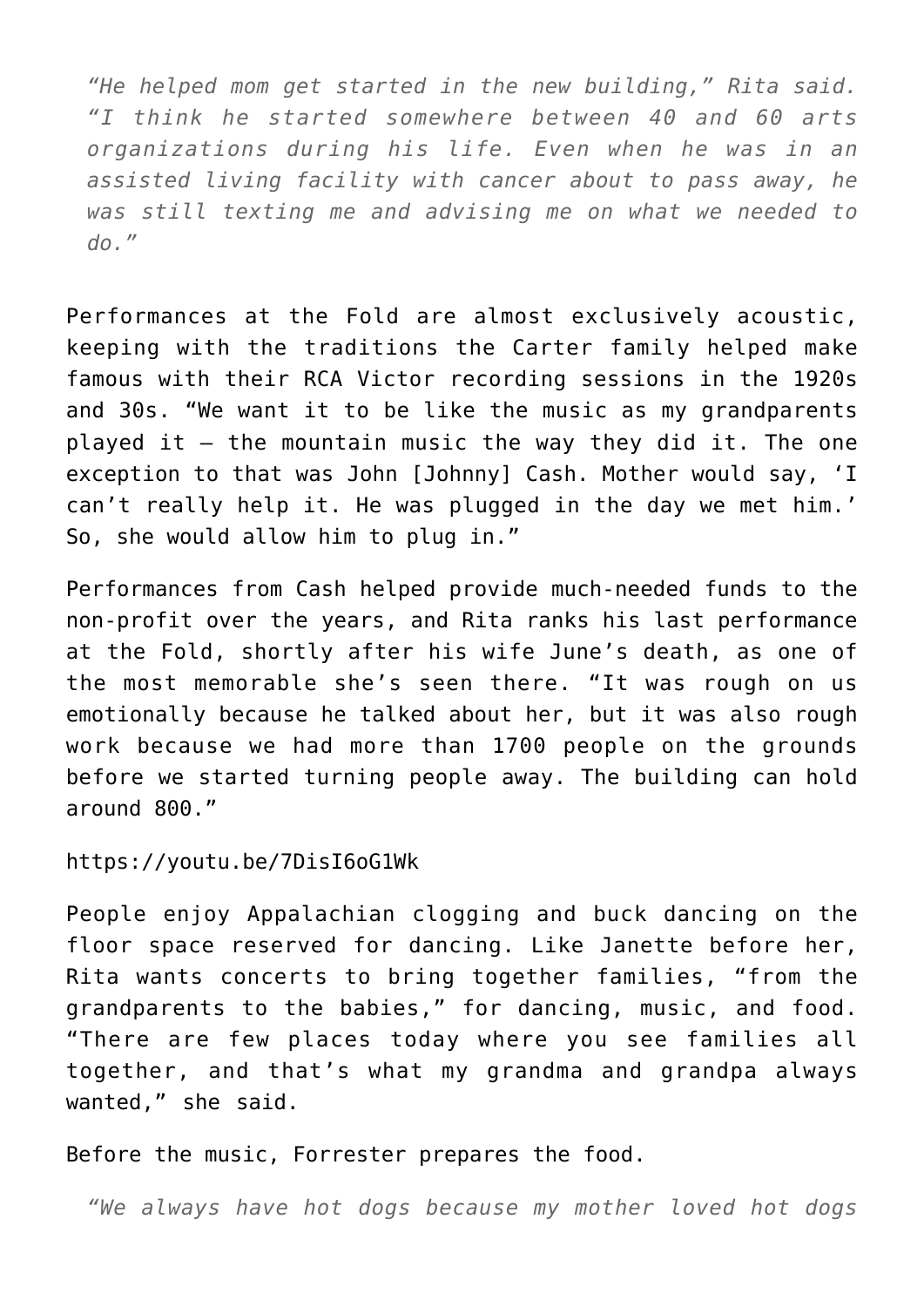*from a local drug store, Bunting's. So, I do homemade chili with the hot dogs, and we have burgers and egg salad, and we used to do cakes and popcorn before COVID, and hopefully, we will bring that back," she said.*

Like many musicians and music venues, the Fold has taken a financial hit since the spread of COVID-19. In addition to seeing fewer visitors in general, Rita has decided to close from late November through March to avoid any potential surge in the virus over the winter. "We have been doing fair since guidelines changed, and we reopened, and we will close out the season with Carson Peters. He's played here since he was a child, and we have been watching his career grow." Peters is currently competing on The Voice, with Blake Shelton as his coach, and will perform at the Fold on November 20 with his group Iron Mountain.

Other November performances include Hogslop String Band (the 6th) and The Hillbilly Gypsies (the 13th), both old-time bands. Most performing at the Fold have done so for years. Two groups, the McLain Family Band and the Whitetop Mountain Band, played in A.P.'s store in the mid-70s.



The A. P. Carter cabin: photo courtesy of Chris Rector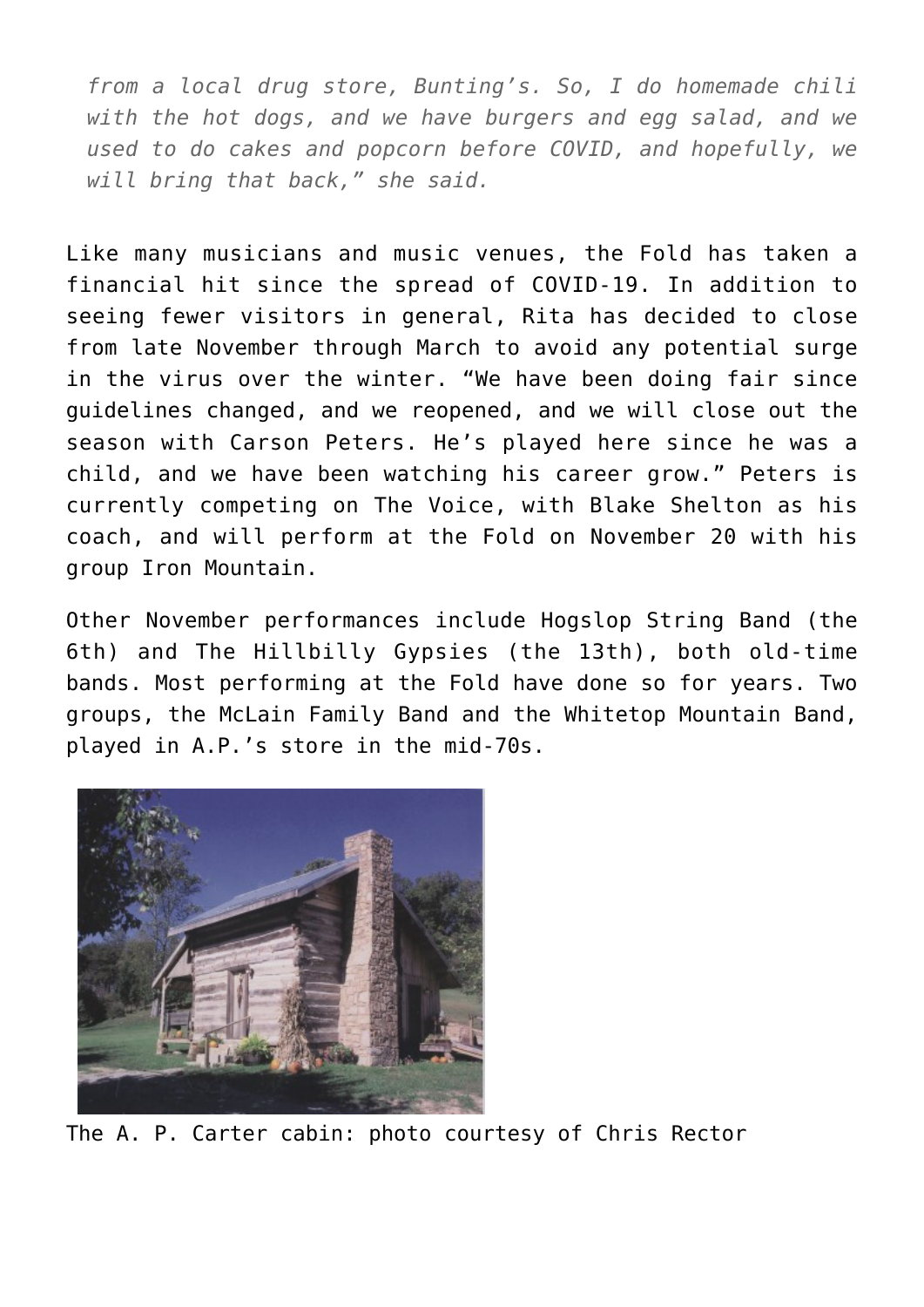

#### Carter Family Museum: photo courtesy of David Burke

*"I get real attached to everyone because we have a lot of the same ones come, and the dancers like them. Although, you never know who will show up at the Fold. We have had Marty Stuart, Tom T. Hall, John Paul Jones. I always ask them to come on stage and play a song," she said.* 



CHRIS L. RECTOR

### THE CARTER FAMILY FOLD